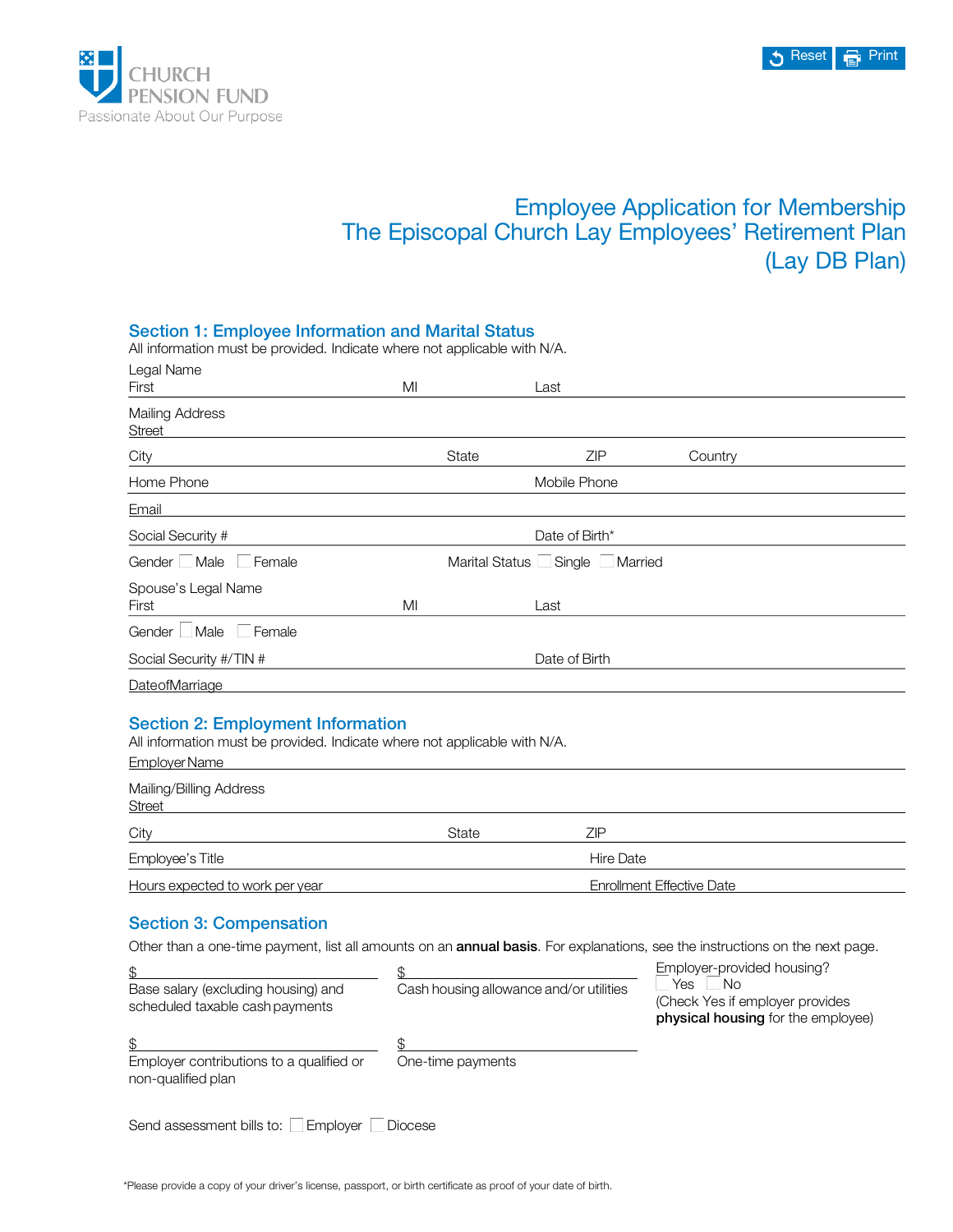# Section 4: Employee's and Employer's Signatures

| Employee's Signature | Date  |  |
|----------------------|-------|--|
| Employer's Signature | Date  |  |
| <b>Print Name</b>    | Title |  |
| Email                |       |  |

### Submit the completed and signed form to:

The Church Pension Fund, 19 East 34th Street, New York, NY 10016, Attn: Client Services or email to *benefits@cpg.org*. If you have any questions, call us at (866) 802-6333, Monday–Friday, 8:30AM–8:00PM ET (excluding holidays).

The Lay DB Plan is a qualified plan under Section 401 (a) of the Internal Revenue Code, but as a church plan, it is not subject to ERISA. An independent audit of the plan's financial condition is disclosed in the Church Pension Group Annual Report, which is located on our website at *www.cpg.org*. The Church Pension Fund, as sponsor of the Lay DB Plan, continues to monitor the funding status closely. Like many defined benefit plans, the Lay DB Plan currently is not fully funded. The Church Pension Fund retains the right to amend, terminate or modify the terms of the Lay DB Plan, including the employer assessment rate, without notice and for any reason.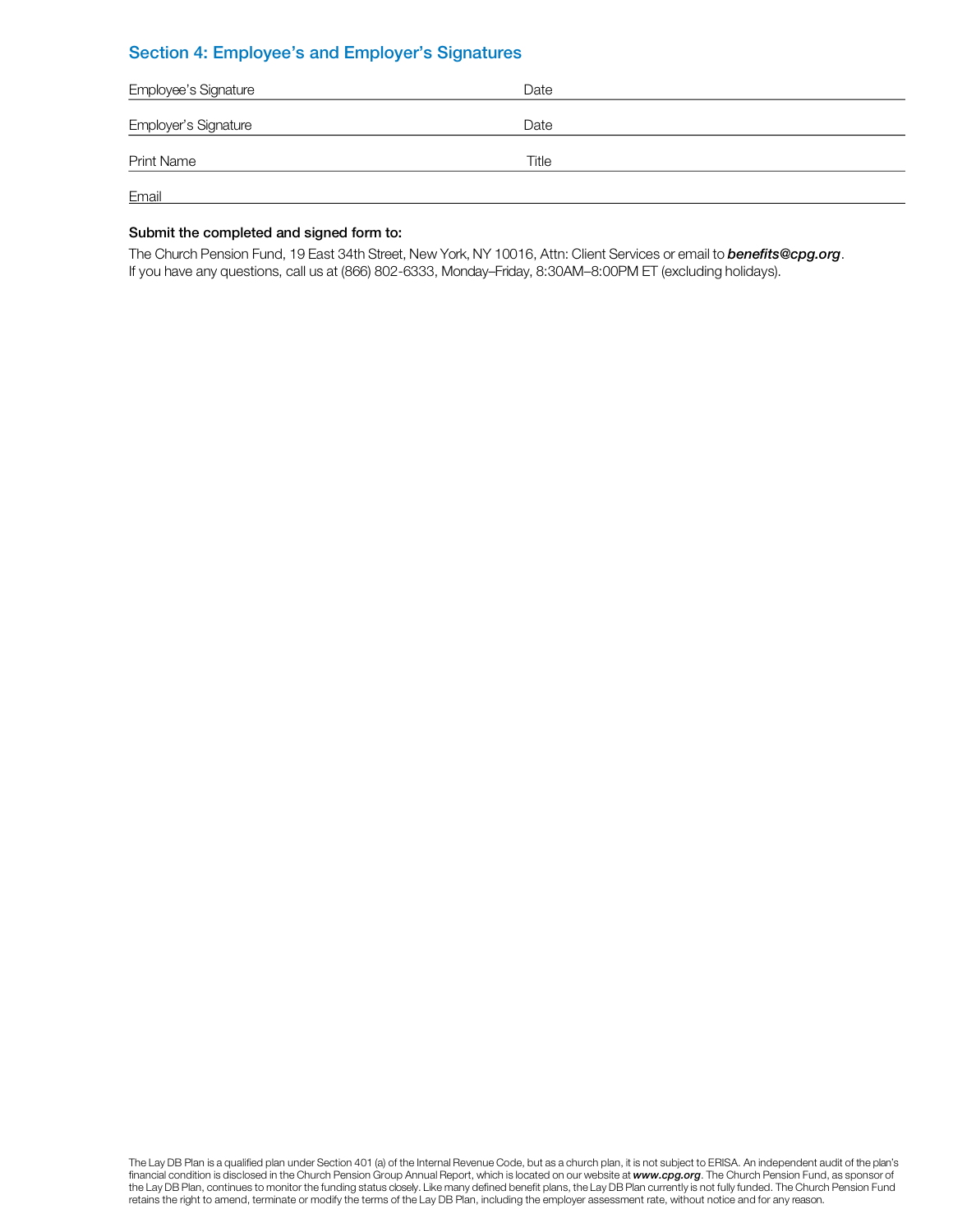

# Instructions for Employee Application for Membership The Episcopal Church Lay Employees' Retirement Plan (Lay DB Plan)

# Use this form to:

• Enroll a lay employee in The Episcopal Church Lay Employees' Retirement Plan (Lay DB Plan).

# Who should complete the form:

• The employee enrolling in the Lay Defined Benefit Plan. (Please note that an authorized representative of the employer must sign the form.)

# **Instructions**

## Section 1: Employee Information and Marital Status

Complete the information completely. Missing information may delay your enrollment.

#### Section 2: Employment Information

Complete the information about your employment. (Your employer can assist you in completing this information.)

• Enrollment Effective Date: This is the effective date of your enrollment into the plan, usually the first date of the month following employment.

#### Section 3: Compensation

Your employer can assist you in completing this information.

Compensation is used to determine Total Assessable Compensation,\* which is the basis for determining the amount paid by employers in assessments for the defined benefit pension plans (Lay DB and Clergy Pension Plan) and/or the compensation used to calculate employer and employee contributions to the defined contribution plans (Lay DC and RSVP). Note that the definition of compensation for a defined benefit plan versus a defined contribution plan is different. See below for information on how compensation is calculated for the Lay DBPlan.

Enter the amounts described below. Please complete all fields, even if the compensation for that category has not changed. Except for One-Time Payments, show all amounts on an annual basis.

- Base salary (excluding housing) and scheduled taxable cash payments: Includes base salary (excluding the amount designated as a housing allowance in accordance with the U.S. tax code or a similar law of a local jurisdiction), Social Security tax reimbursements, employer-paid tuition for dependents (if taxable), and other scheduled taxable income.
- . Cash housing allowance and/or utilities: Includes cash payments that are paid on a regular basis and are excludible from an employee's gross income for income tax purposes under the U.S. tax code or a similar law of a local jurisdiction. (For example, the amount of a cleric's base salary that has been designated as a housing allowance.) Also includes amounts paid by the employer to cover the cost of utility bills, including but not limited to fuel, gas, and electricity, or amounts paid on the employee's behalf.